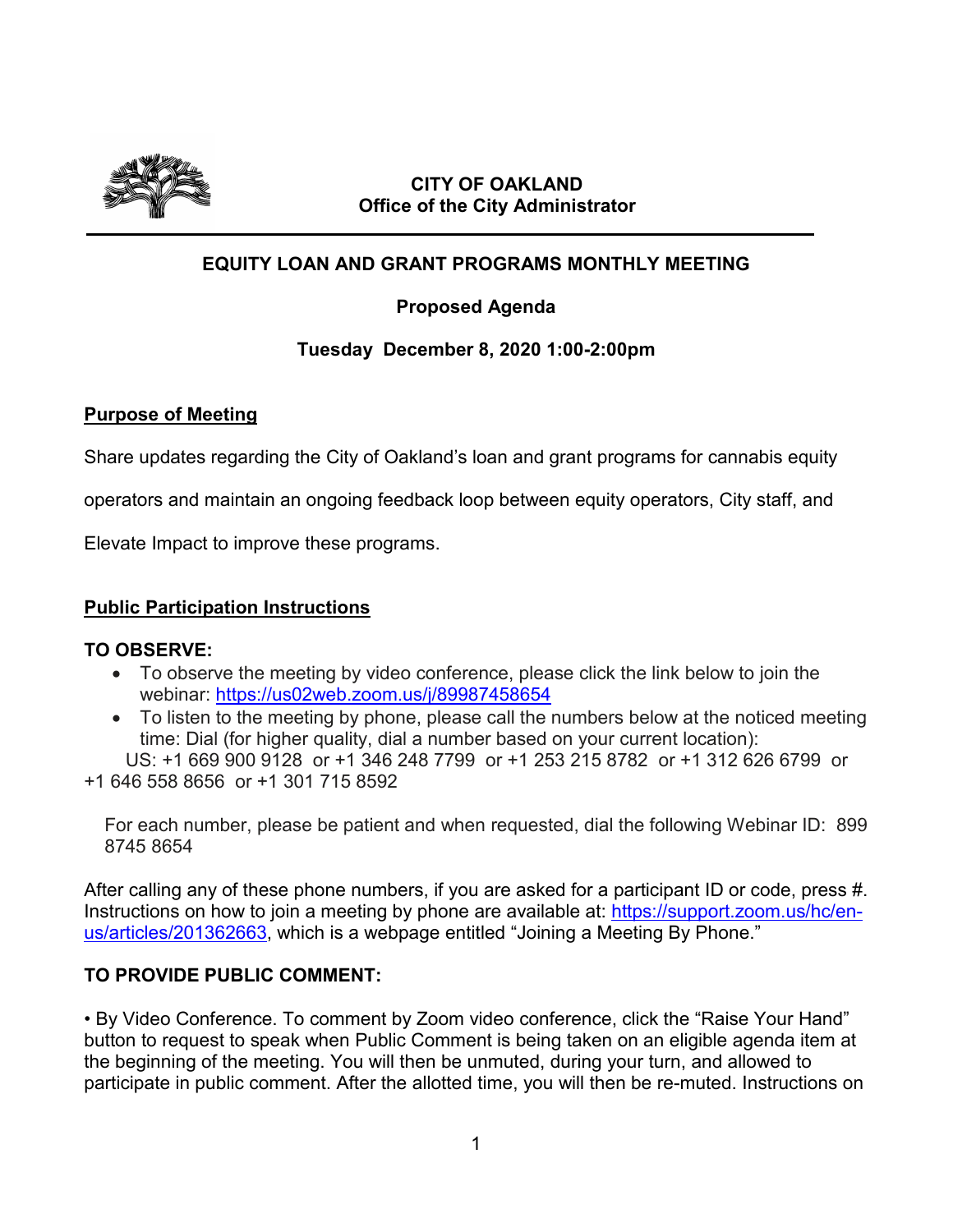how to "Raise Your Hand" are available at: https://support.zoom.us/hc/enus/articles/205566129, which is a webpage entitled "Raise Hand In Webinar."

• By Phone. To comment by phone, please call on one of the above listed phone numbers. You will be prompted to "Raise Your Hand" by pressing STAR-NINE ("\*9") to request to speak when Public Comment is being taken.

Once it is your turn, you will be unmuted and allowed to make your comment. After the allotted time, you will be re-muted. Instructions of how to raise your hand by phone are available at: https://support.zoom.us/hc/en-us/articles/201362663, which is a webpage entitled "Joining a Meeting by Phone."

### **PROPOSED AGENDA**

## I. **Recap of State Grants Supporting the City's Equity Program**

### 1. **Bureau of Cannabis Control (BCC)**

| <b>Use of BCC FUNDING</b>       |             |  |  |
|---------------------------------|-------------|--|--|
| <b>Grants to Operators</b>      | \$850,000   |  |  |
| <b>Commercial Kitchens</b>      | \$250,000   |  |  |
| <b>Commercial Kitchens OR</b>   |             |  |  |
| <b>Events Featuring Equity</b>  |             |  |  |
| <b>Businesses</b>               | \$200,000   |  |  |
| Workforce Development           | \$200,000   |  |  |
| <b>Program Analyst Position</b> | \$150,000   |  |  |
| <b>TOTAL BCC FUNDING</b>        | \$1,650,000 |  |  |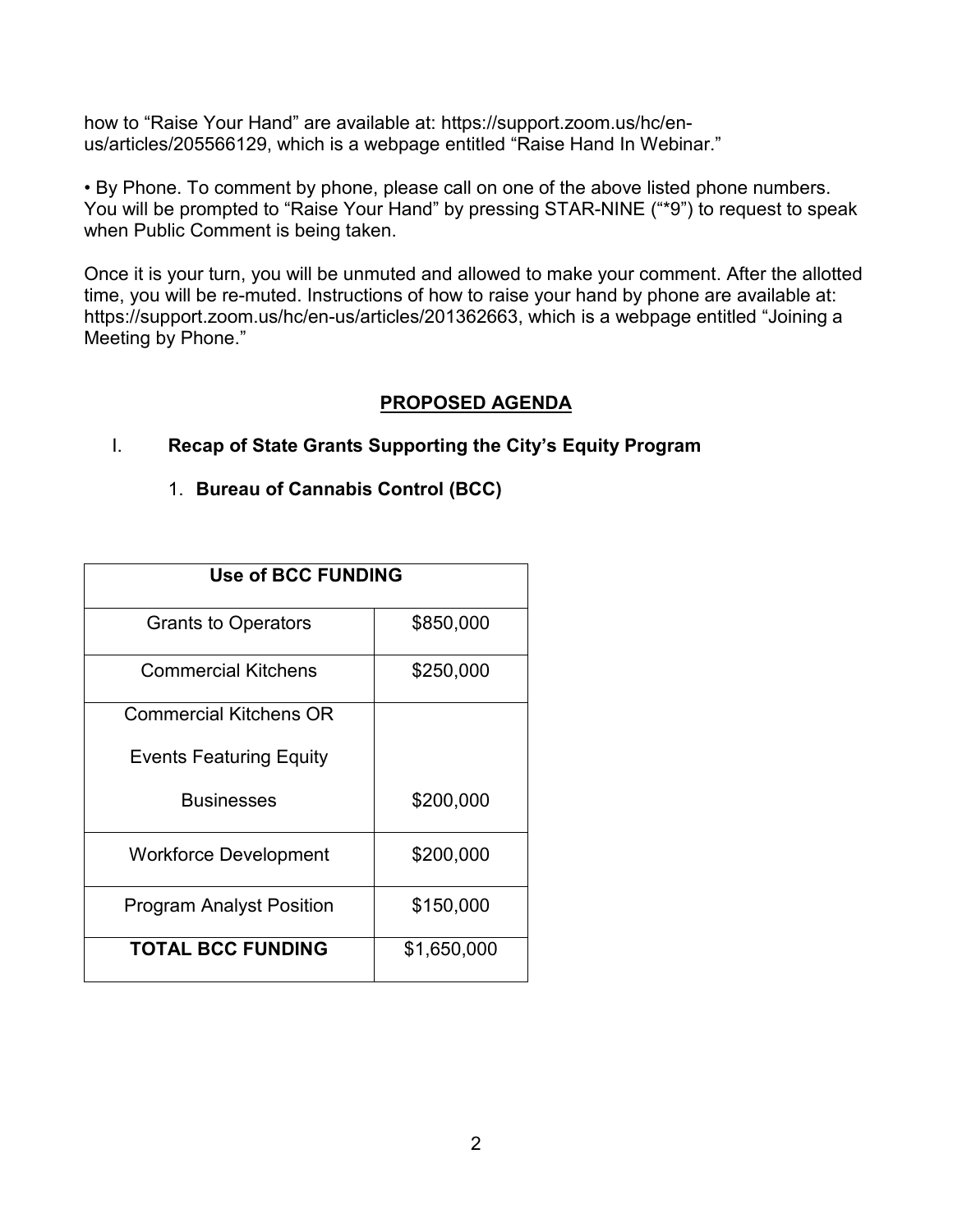# 2. **Governor's Office of Business and Economic Development (Go-Biz)**

| Category                                                                        | Old         | <b>Current</b> | <b>Notes</b>                                             |
|---------------------------------------------------------------------------------|-------------|----------------|----------------------------------------------------------|
| <b>Grants to Operators for All</b><br><b>Eligible Expenses</b>                  | \$1,510,239 | \$1,510,239    | No change                                                |
| No Interest Revolving Loans<br>to Operators for All Eligible<br><b>Expenses</b> | \$1,510,239 | \$960,239      | Reduce by<br>\$550,000                                   |
| No Interest Loans to<br><b>Purchase Property</b>                                | \$1,510,239 | \$2,010,239    | Increase by<br>\$500,000,<br>Convert to<br>Forgivable    |
| Utilization of Shared-Use<br><b>Manufacturing Facilities</b>                    | \$0         | \$50,000       | Complements<br><b>BCC</b> Investment<br>in Manufacturers |
| <b>Workforce Development</b>                                                    | \$800,000   | \$800,000      | No Change                                                |
| Loan and Grant<br>Administration                                                | \$350,000   | \$350,000      | No Change                                                |
| <b>Technical Assistance</b>                                                     | \$250,000   | \$250,000      | No Change                                                |
| Legal Assistance                                                                | \$165,000   | \$165,000      | No Change                                                |
| <b>City Staff Costs</b><br><b>Administering Equity</b><br>Program               | \$480,987   | \$480,987      | No Change                                                |
| <b>TOTAL GO-BIZ FUNDING</b>                                                     | \$6,576,705 | \$6,576,705    | No Change                                                |

# **Current and Proposed Use of Go-Biz Grant Funds**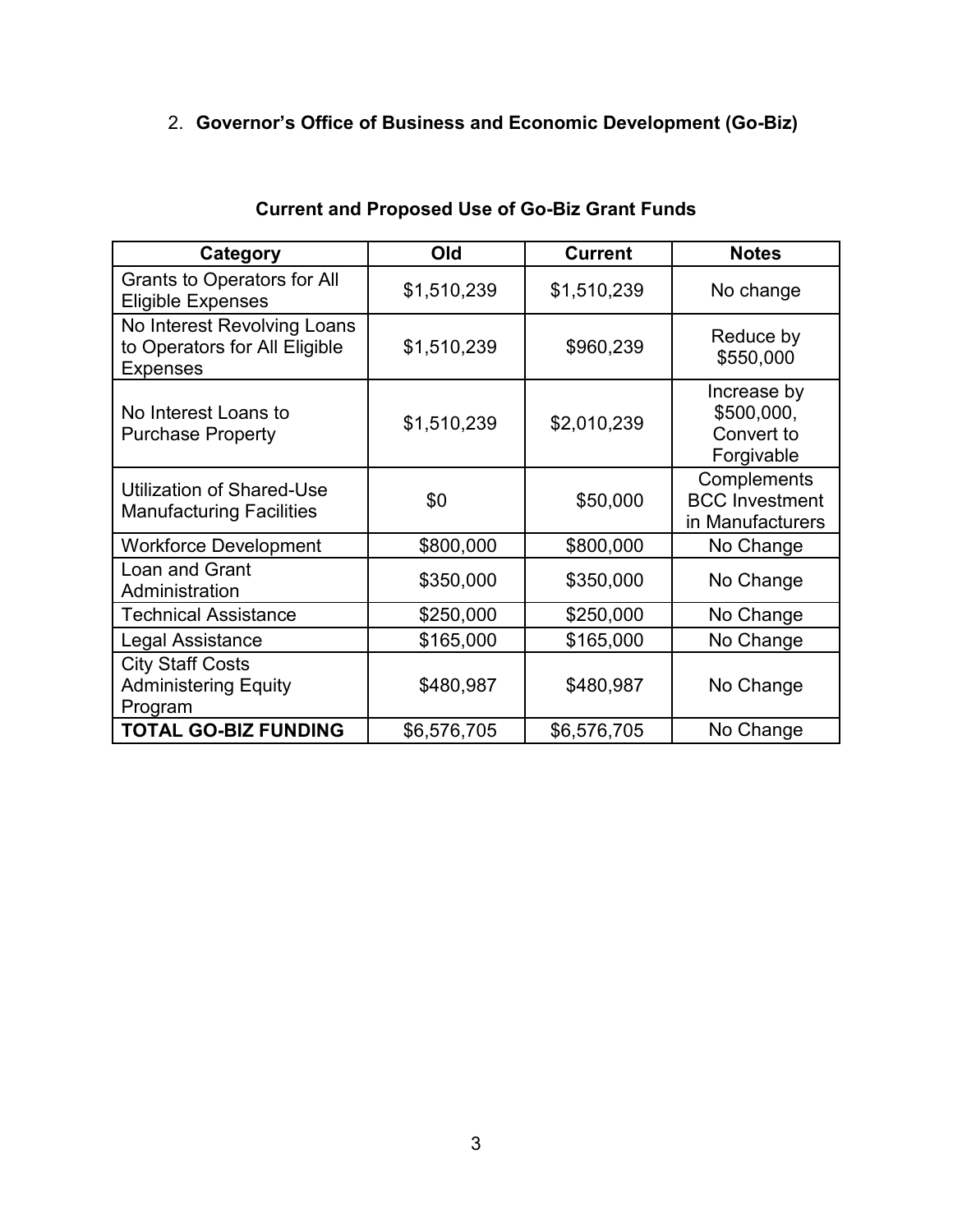## **II. Update to Loan Tiers 4, 5, and 6**

In November, the City Council approved re-allocating \$500k from the revolving loan program for equity applicants to the purchasing property program for equity applicants. This reallocation was recommended by our office and approved by the Cannabis Commission after an initial assessment by staff in the Department of Economic Development found that allocating an additional \$500k to the \$1.5 million initially available for the property purchasing program could provide an additional 2,000 to 3,000 square feet in much needed space to support equity applicants.

This reduction in revolving loan program funds combined with an increased demand for loans at new higher amounts has resulted in a shortfall in available loan funds. Accordingly, our office and Elevate Impact need to reduce the amounts available for tiers 4, 5, and 6 as outlined in the table below:

| <b>Proposed Revision December 2020</b> |    |            |          |                 |                       |    |           |  |
|----------------------------------------|----|------------|----------|-----------------|-----------------------|----|-----------|--|
| Loan                                   |    | <b>New</b> |          | <b>December</b> | Oct 2020              |    | 2019      |  |
| Tier                                   |    | Loan Tier  | Decrease |                 | <b>Increased Tier</b> |    | Tier      |  |
| #                                      |    | Am ount    |          | in Tier         | Amount                |    | Am ount   |  |
| Tier 1                                 | \$ | 5,000      | \$       | ۰               | \$<br>5,000           | \$ | 5,000     |  |
| Tier 2                                 | \$ | 10,000     | \$       |                 | \$<br>10,000          | \$ | 10,000    |  |
| Tier 3                                 | \$ | 15,000     | \$       |                 | \$<br>15,000          | Ś  | 15,000    |  |
| Tier 4                                 | \$ | 25,000     | \$       | (15,000)        | \$<br>40,000          | \$ | 20,000    |  |
| Tier 5                                 | \$ | 60,000     | \$       | (40,000)        | \$<br>100,000         | \$ | 50,000    |  |
| Tier <sub>6</sub>                      | \$ | 35,000     | \$       | (15,000)        | \$<br>50,000          | Ś  | 25,000    |  |
| Total                                  | \$ | 150,000    | \$       | (70,000)        | \$<br>220,000         |    | \$125,000 |  |

# **III. Taxability of Loans and Grants**

An initial analysis from Knox and Ross, the City of Oakland's legal assistance provider to equity applicants, has determined that loans, as long as they are repaid or expected to be repaid, are not taxable; if a loan is forgiven, however, the amount of discharged debt qualifies as gross income and is taxable.

In contrast, Knox and Ross has found that under current federal law, municipal grants are considered gross income for the recipient and are taxable.

Knox and Ross and the City of Oakland will provide equity applicants with more information on the taxability of grants and loans in the coming weeks, including a Frequently Asked Questions (FAQ) sheet on grant and loans and a tax workshop with equity applicants.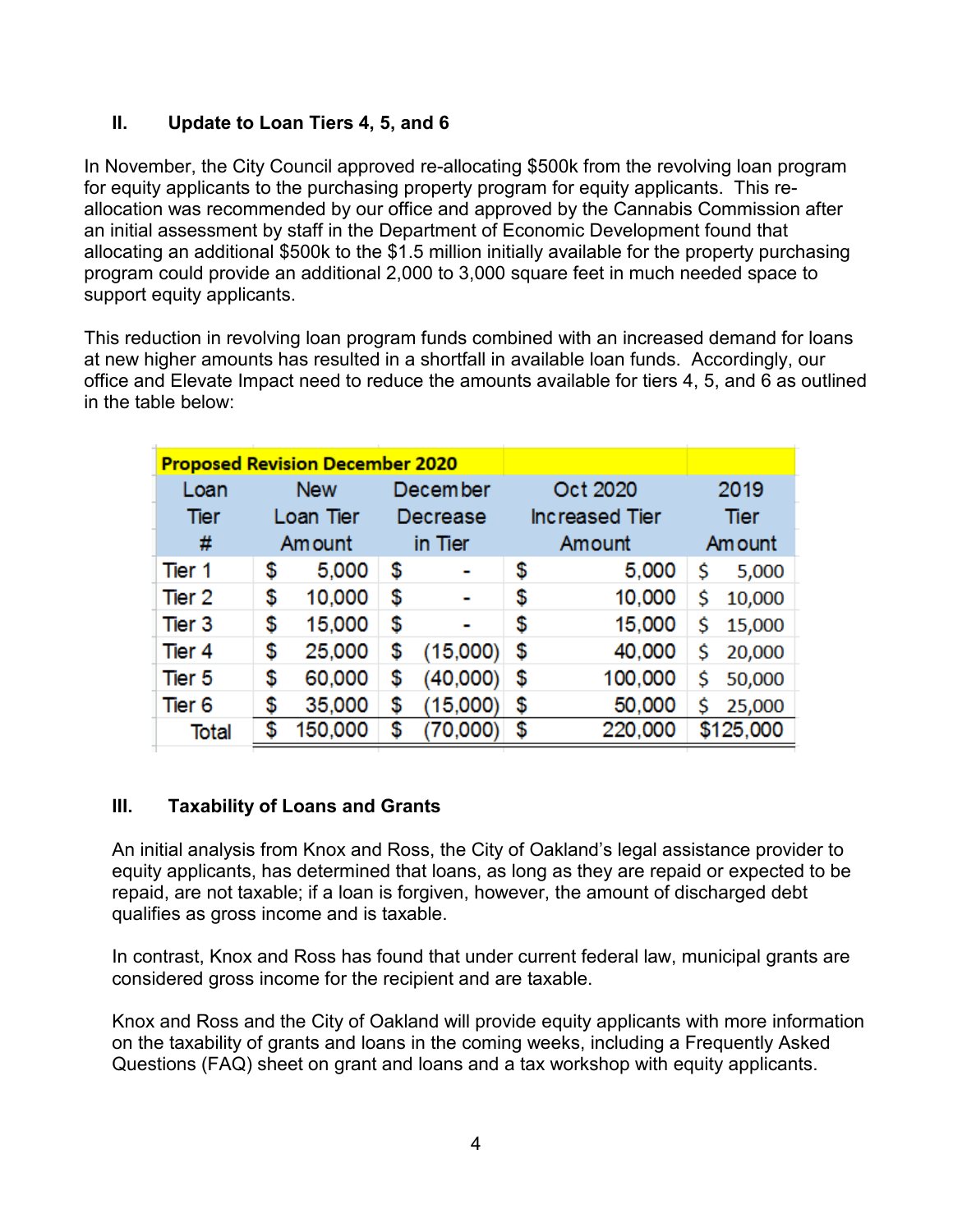| <b>Funding Pipeline</b>                 | #  | <b>Amount</b>  |
|-----------------------------------------|----|----------------|
| <b>GRANTS</b>                           |    |                |
| - Funded                                | 14 | \$<br>338,000  |
| - Awaiting Check                        |    | \$             |
|                                         |    |                |
| - Awaiting Insurance                    | 14 | \$<br>438,000  |
| - Underwriting complete; Preparing docs |    | \$             |
| - Underwriting in process               | 31 | \$<br>250,000  |
| <b>TOTAL GRANTS</b>                     | 59 | \$1,026,000    |
|                                         |    |                |
| <b>LOANS</b>                            |    |                |
| <b>BCC &amp; Go Biz LOANS</b>           |    |                |
| <b>New Loans</b>                        |    |                |
| - Underwriting complete                 | 0  | 0              |
| - Underwriting in process               | 4  | \$5,000        |
|                                         | 4  | \$5,000        |
|                                         |    |                |
| <b>Follow-on Loans</b>                  |    |                |
| - Underwriting complete                 | 0  | \$0            |
| - Underwriting in process               | 15 | \$.<br>845,000 |
| <b>Total Follow-on Loans</b>            | 15 | \$<br>845,000  |
|                                         |    |                |
| <b>TOTAL LOANS - BCC Go Biz</b>         | 19 | \$<br>850,000  |
|                                         |    |                |

# **IV. Equity Funding Pipeline statistics for the City's Equity Programs**

## **V. Updates on City's Grant Program**

Available at https://www.elevateimpactoakland.com/grant-program-overview/

- 1. To date the City has received 155 grant applications and has provided \$338,000 in funding to 14 grantees for an average of \$24,143 per grant.
- 2. In terms of demographics: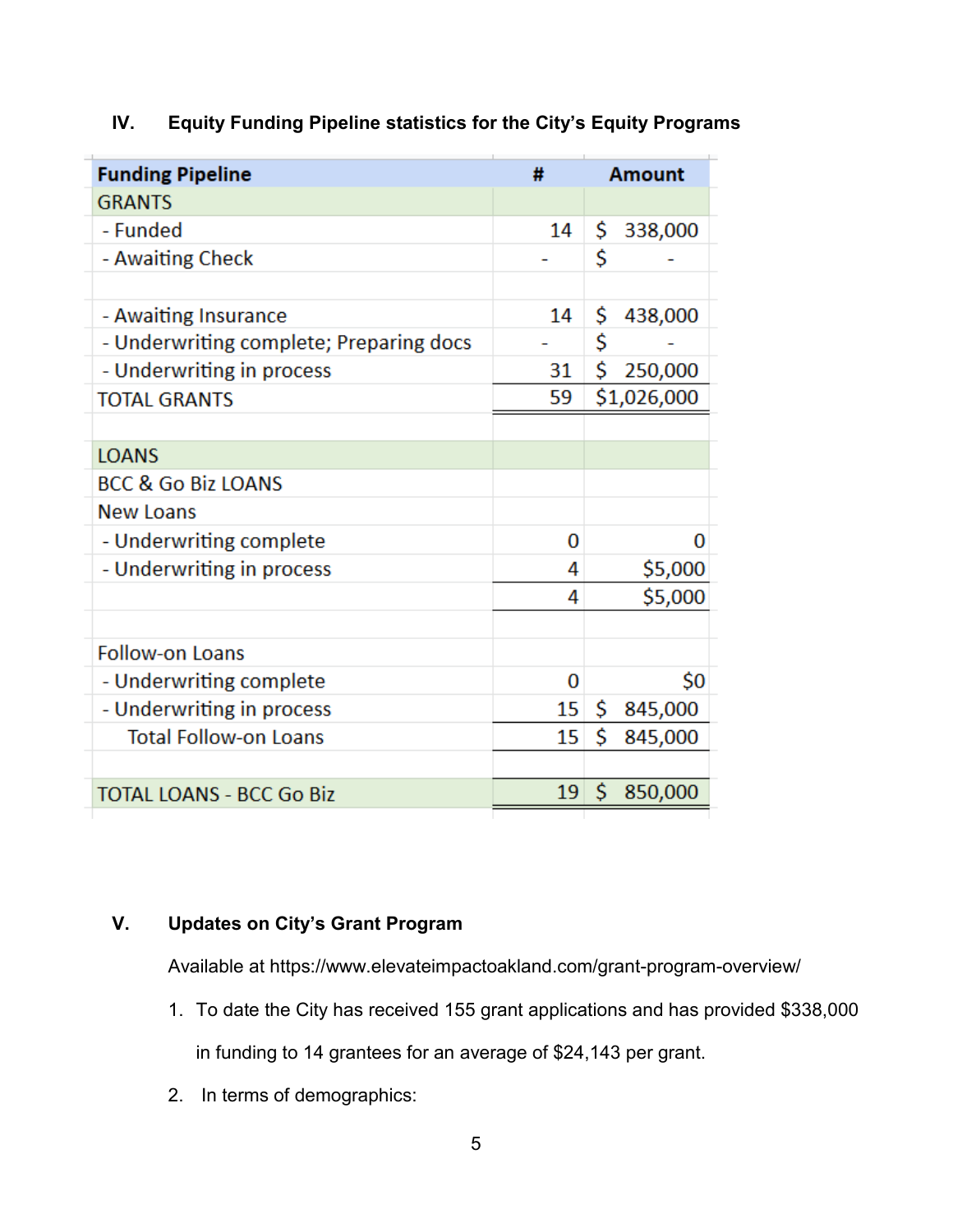| % of Total Total # |    | Race                      |
|--------------------|----|---------------------------|
| 71.4%              |    | 10 African American/Black |
| 14.3%              |    | $2$ DNR                   |
| 7.1%               |    | $1$ Other                 |
| 7.1%               |    | 1 Vietnamese              |
| 100.0%             | 14 |                           |

| % of Total Total # Gender |    |          |
|---------------------------|----|----------|
| 50.0%                     |    | 7 Female |
| 50.0%                     |    | 7 Male   |
| 100.0%                    | 14 |          |

### VI. **Updates on City's Loan Program**

Available at:<https://www.elevateimpactoakland.com/program-overview/>

1. To date, the City has lent \$2,548,000 to 54 unique borrowers, 20 of whom were repeat borrowers, for an average of \$47,185 per borrower and \$34,432 per loan. In addition, the City has received 17 new loan requests totaling a potential of \$1,300,000 in new loan funding once underwriting is complete. 4 of the loan requests are for new loans and 13 are for follow-on loans.

| #              | Race                        | % of Total |
|----------------|-----------------------------|------------|
| 43             | AfAm                        | 79.6%      |
| $\overline{2}$ | Hispanic                    | 3.7%       |
| 2              | White                       | 3.7%       |
| 1              | Vietnamese                  | 1.9%       |
| 1              | Native American             | 1.9%       |
| 3              | Dual                        | 5.6%       |
| $\mathcal{P}$  | <b>DNR</b>                  | 3.7%       |
| 54             | <b>Total Borrowers Race</b> | 100.0%     |
|                |                             |            |
| #              | Gender                      | % of Total |
|                | 14 Female                   | 25.9%      |
|                | 40 Male                     | 74.1%      |
|                | 54 Total                    | 100.0%     |

### **LOAN PROGRAM DEMOGRAPHICS:**